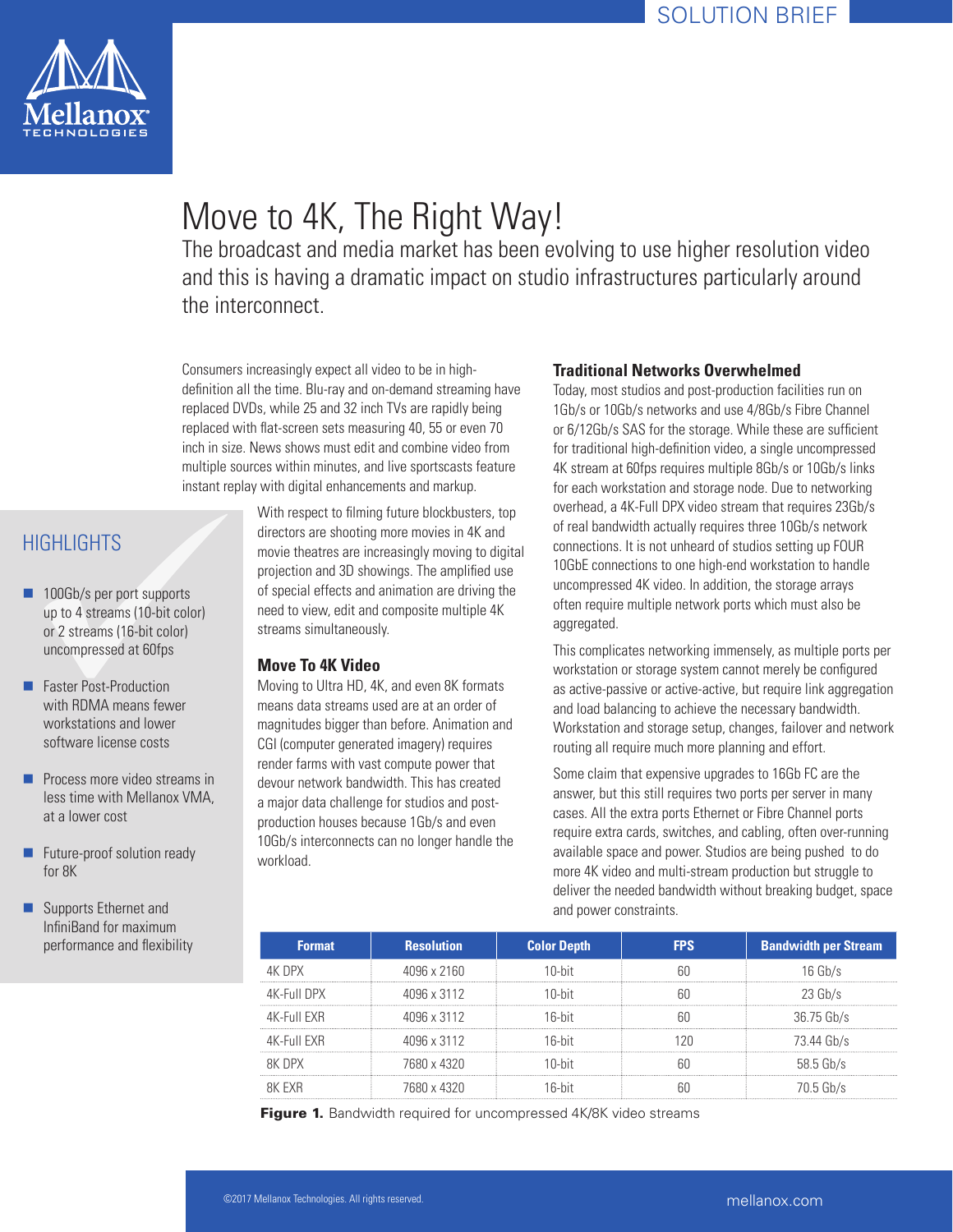#### **The Mellanox Solution**

Mellanox offers an end-to-end interconnect solution that delivers high bandwidth, low latency, with the ability to scale to 100Gb/s data rates on demand. RDMA (Remote Direct Memory Access) allowing even lower latency and higher throughput. It is supported with different storage protocols running on the most popular operating systems and hypervisors. In addition, Mellanox VMA enables highest efficiency and application density for CPU intensive applications like video processing and rendering.

Mellanox Spectrum deliver industry's highest performance and lowest latency Ethernet switches at various speeds including 10/25 and 40/50/100Gbps to support throughput required for all video requirements including 4K, 8K, HFR and HDR. With its flexible switch buffers with zero-packet loss, predictable network performance and QoS & DSCP marking, it provides the ultimate experience to the viewers whether its live streaming or from post production studios.

#### **RDMA & Mellanox VMA Advantages**

Remote Direct Memory Access (RDMA) makes data transfers more efficient between servers and storage. This enables faster data access for post-production processing and video editing workstation. Mellanox interconnect supports RDMA on both Infiniband and Ethernet using a variety of storage protocols and file systems, including iSER (iSCSI over RDMA), SMB Direct, IBM Spectrum Scale, Quantum StorNext, Lustre and CEPH.

In addition, Mellanox VMA, a user space kernel bypass solution, accelerates CPU intensive video processing like video editing, encoding /transcoding, playback and rendering, without needing any application changes. VMA helps boost application performance as much as 5X times and cuts latency by as much as 80percent.

#### **Higher Performance Density Improves Your Bottom Line**

Mellanox interconnect offers the highest bandwidth and lowest latency available to let your media network handle more streams and higher resolutions with ease. Stream and edit at higher frame rates for sports and action video. High density, low power consumption, and a reduced need for cables all help lower operational costs. At the same time, competitive pricing lowers capital costs needed and you get investment protection with the ability to start at 25Gb/s and upgrade some or all of your interconnects to 40Gb/s or even 100Gb/s speeds as needed.

#### **A Scale-Out New Network Design**

Mellanox has designed and tested an ultra-scalable postproduction architecture that leverages these new networking technologies. The solution uses Mellanox interconnect and a scale-out file system to allow shared RDMA access to the media storage at 40 and 100Gb rates from high-performance servers and workstations. Stations or users working with compressed video or not requiring real-time streaming connect through a 10/25Gb gateway, can access the media files of NAS (file) or web (http) protocols.

This design is expected to support up to 60 -120 fps to each workstation for one 4K DPX stream using RDMA or VMA. Non-RDMA workstations can also support one 4K DPX stream at 24fps. The storage network will stream from 70 to 130 simultaneous uncompressed Ultra HD streams at 60fps, depending on format used, and support 2000 to 4000 compressed streams, depending on compression used.

#### **Future-Proof Your Network**

The adoption of 4K video is increasing rapidly. Whether you are already managing 4K video or planning an infra- structure upgrade to get ready, Mellanox can help you manage more video more efficiently, and future-proof your network for 4K and even 8K video streams.